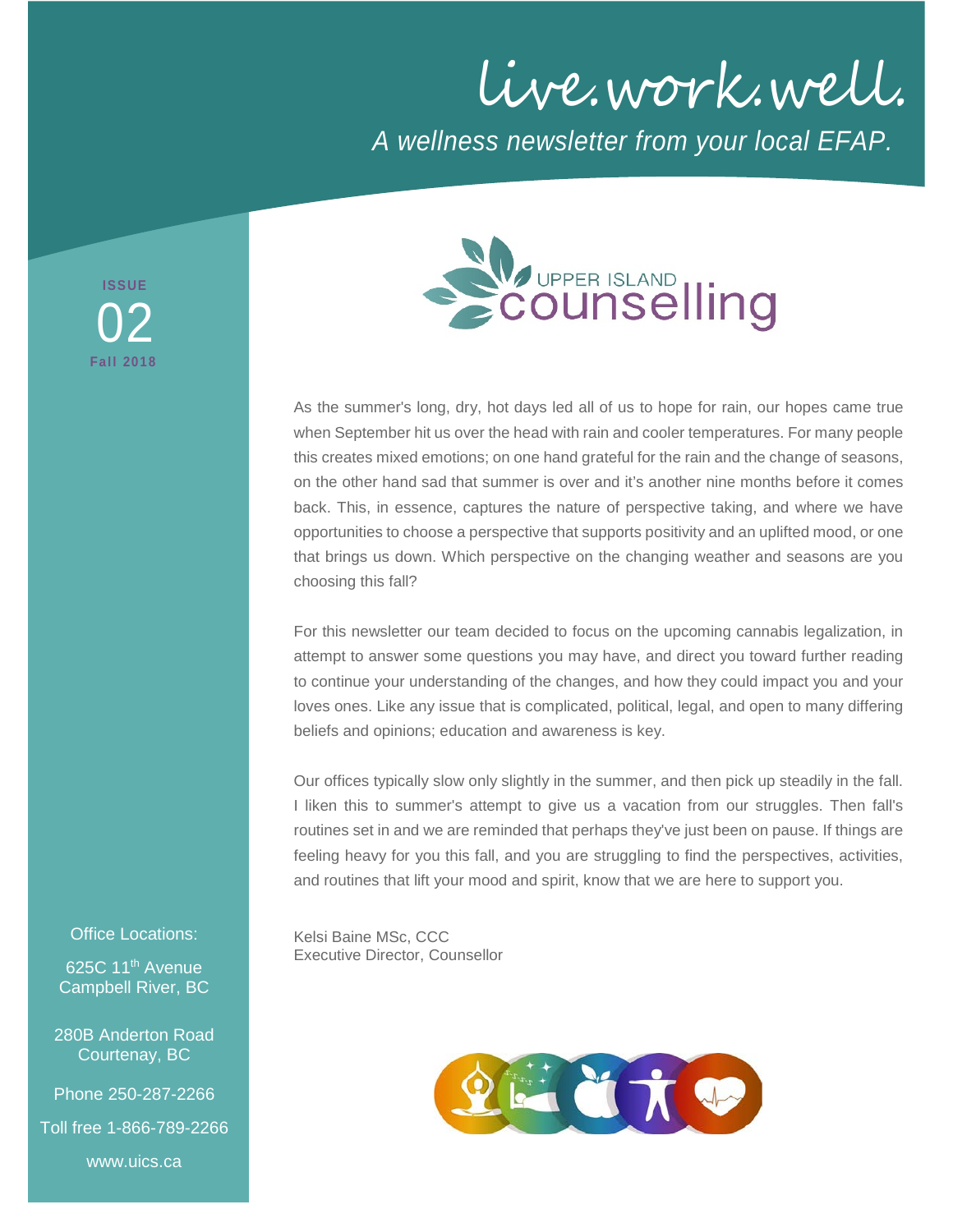# Fast Facts…

- Even though cannabis use will be legalized on October 17, 2018, there is a limit to the amount an individual can possess at one time.
- It is illegal to operate a motor vehicle while impaired by marijuana. Law enforcement are trained to detect drugimpaired driving.
- Each province has its own unique legislation around the legalization of cannabis, including legal minimun age, where you can buy it, where you can use it and how much you can possess. If you are going to use, it would be wise to check out the laws for your province.
- The brain does not stop developing until around age 25. The younger you are when you begin cannabis use and the more you use it, the more likely that it will have a negative impact on your brain's development.
- It will still be illegal to transport any amount, medicinal or recreational, of cannabis across the national border. This applies to both entering or leaving Canada.

### Talking to Your Kids About Marijuana

Watching an illegal substance become legal and available for sale is an unusual occurrence in modern day society. No generation since the days of prohibition can recall this sort of transition from illegal to legal, so it's understandable that there are fears and concerns surrounding the legalization of marijuana. Like most issues parents are forced to face, this topic, regardless of how one feels about it, can serve as a wonderful spring board for parents to discuss the reality of substance use and abuse in our culture.

First and foremost, it's important for parents and kids to understand what the legalization of marijuana means for all of us. It is important to note that even once legal, the use of marijuana is considered a substance reserved strictly for adults and it is illegal for all individuals to drive while under the influence of marijuana. In Canada, the legal age to use marijuana may vary by province, but is likely to be age 18 or older in many places. While these details may seem unimportant, they are critical facts to keep in mind when you begin the discussion with your child about marijuana use.

When you discuss any difficult topic with your child, the best place to begin is educating them with the best facts and information you can find. Beginning a computer search with your child to explore what cannabis is and its effects on the body can be a great place to start. For instance, you can uncover facts such as how the chemicals in marijuana affect the body, the developing brain of a teen or pre-teen, judgment, sleep, and overall health. Like with alcohol, you can tell

your child that marijuana is a mind-altering substance that can have negative consequences for all people, but especially for teenagers who are still developing physically and emotionally. You can assign your child the "homework" of finding one or two articles that discuss, from a medical perspective, how marijuana affects the brain and what the side effects can be when used. Use these articles as a springboard for discussing marijuana together.

If you are against legalizing marijuana, having this conversation with your child may be easy. If you are in support of legalization, or are currently using marijuana yourself, it may be harder to encourage your child to see the downside of marijuana use. Keep in mind that regardless of your personal feelings about marijuana use and legalization, it is still illegal for minors to use marijuana, even once it is legal for adults. This knowledge should guide you in what information you decide to impart to your child.

Next, keep in mind the age of your child when discussing marijuana. For younger children (elementary age), providing simple, basic information (e.g. illegal and unhealthy for children) can be best. For older kids (middle school, high school age), helping sort fact from fiction about what marijuana is and what its effects are is useful. Your child may protest, stating that they "already know all about it," but don't let them off the hook that easily. Kids this age may think they already know all the facts based upon information passed through peer groups, but just as with sex and alcohol, many times their information is false.

(cont'd on next page)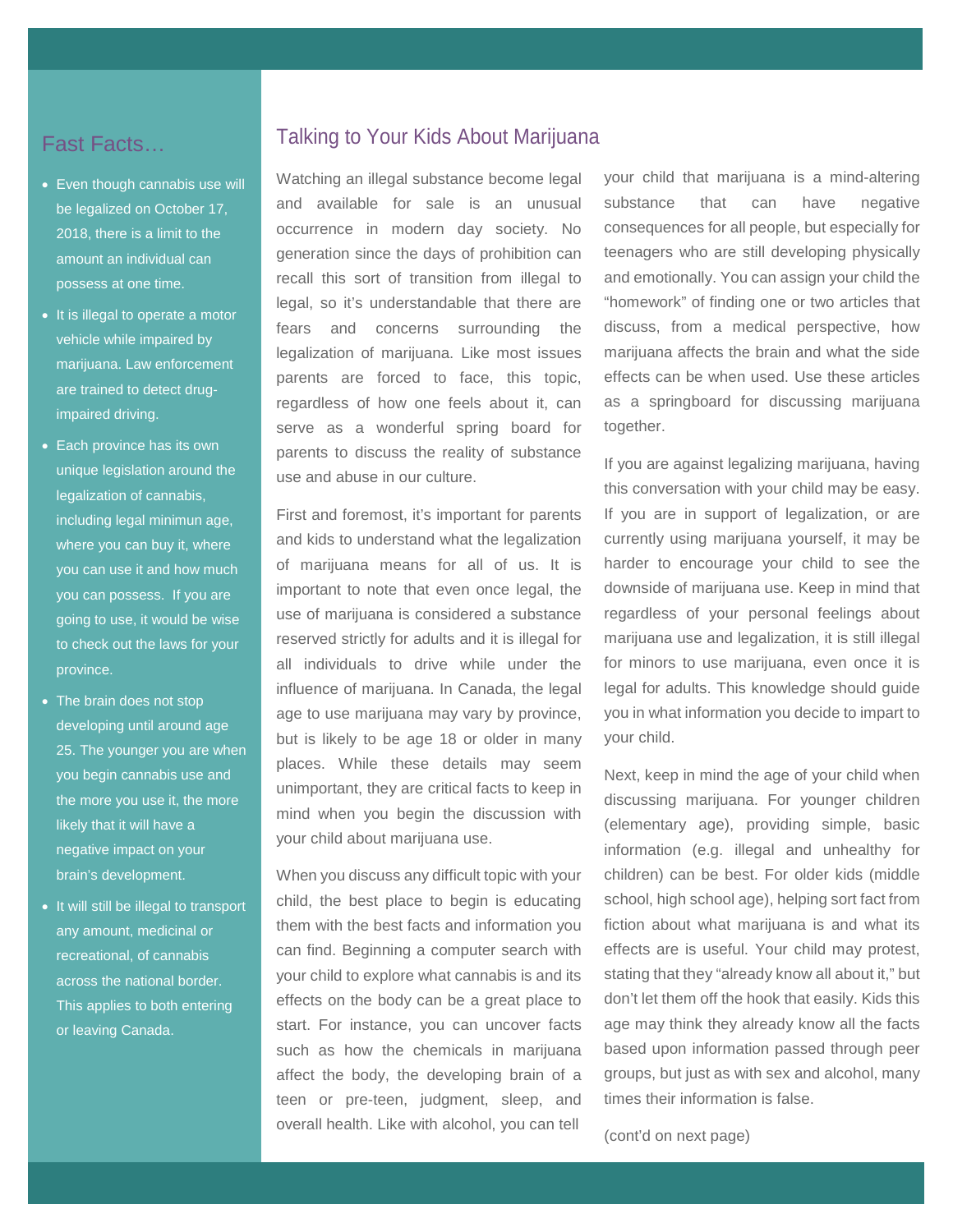

## Talking to Your Kids About Marijuana (cont'd)

Begin the conversation by asking, "Okay, so tell me what you know about marijuana." Let your child talk, uninterrupted, until they tell you all they know. If some of their information is incorrect, before supplying them with the correct information, ask them the following questions:

"I'm curious how you got that idea about marijuana?" or "I hear you saying that kids at school told you about marijuana. Where do

you think they got their information?"

Your child may have some difficult questions for you about marijuana use and you should be prepared to answer them as honestly and intelligently as possible.

Adapted from: EmpoweringParents.com See full article here [https://www.empoweringparents.com/article/ho](https://www.empoweringparents.com/article/how-to-talk-to-your-child-about-marijuana-4-responses-for-parents/) [w-to-talk-to-your-child-about-marijuana-4](https://www.empoweringparents.com/article/how-to-talk-to-your-child-about-marijuana-4-responses-for-parents/) [responses-for-parents/](https://www.empoweringparents.com/article/how-to-talk-to-your-child-about-marijuana-4-responses-for-parents/)

# Couples' Corner – Addiction In Relationships

Some of the most complicated relationships in life can be those we actually choose: the people we date, the people we live with, the people we marry, the people we have children with.

isn't something that comes up right away. Addiction in a marriage:<br>. Anyone who has been married or in a committed relationship with a person who is addicted knows, without a doubt, that addiction is destructive. In some committed relationships, addiction

- May not be apparent at the beginning of the relationship
- May seem like normal drinking behaviors early in the relationship
- May develop after a short time together
- May develop after years together
- May have been there all along
- May have been hidden from you by your partner

If you're married to a person in active addiction, here are seven things you need to consider and do – whether or not you [plan to stay](https://www.addictioncampuses.com/resources/addiction-campuses-blog/should-you-leave-an-addicted-spouse/) in the marriage.

- 1. Avoid denial
- 2. Read Up On Addiction.
- 3. Learn About Codependent Relationships.
- 4. Cut Out Enabling.
- 5. Connect With A Support Group.
- 6. Draw A Line In The Sand.
- 7. Take Care Of *You.*

*For the full article, go to [https://www.addictioncampuses.com/blog/7-things-you-need](https://www.addictioncampuses.com/blog/7-things-you-need-to-do-when-your-spouse-is-addicted/)[to-do-when-your-spouse-is-addicted/](https://www.addictioncampuses.com/blog/7-things-you-need-to-do-when-your-spouse-is-addicted/)*

# Online Resources

For more info on cannabis and the law, health and kids & cannabis:

[https://www.canada.ca/en/hea](https://www.canada.ca/en/health-canada/services/drugs-medication/cannabis/laws-regulations.html) [lth-canada/services/drugs](https://www.canada.ca/en/health-canada/services/drugs-medication/cannabis/laws-regulations.html)[medication/cannabis/laws](https://www.canada.ca/en/health-canada/services/drugs-medication/cannabis/laws-regulations.html)[regulations.html](https://www.canada.ca/en/health-canada/services/drugs-medication/cannabis/laws-regulations.html)

[https://www.canada.ca/en/hea](https://www.canada.ca/en/health-canada/services/drugs-medication/cannabis.html) [lth-canada/services/drugs](https://www.canada.ca/en/health-canada/services/drugs-medication/cannabis.html)[medication/cannabis.html](https://www.canada.ca/en/health-canada/services/drugs-medication/cannabis.html)

[https://www.drugfreekidscana](https://www.drugfreekidscanada.org/prevention/drug-info/cannabis/) [da.org/prevention/drug](https://www.drugfreekidscanada.org/prevention/drug-info/cannabis/)[info/cannabis/](https://www.drugfreekidscanada.org/prevention/drug-info/cannabis/)

[https://www.canada.ca/en/hea](https://www.canada.ca/en/health-canada/news/2018/06/top-10-things-you-need-to-know-about-cannabis-in-canada.html) [lth-canada/news/2018/06/top-](https://www.canada.ca/en/health-canada/news/2018/06/top-10-things-you-need-to-know-about-cannabis-in-canada.html)[10-things-you-need-to-know](https://www.canada.ca/en/health-canada/news/2018/06/top-10-things-you-need-to-know-about-cannabis-in-canada.html)[about-cannabis-in](https://www.canada.ca/en/health-canada/news/2018/06/top-10-things-you-need-to-know-about-cannabis-in-canada.html)[canada.html](https://www.canada.ca/en/health-canada/news/2018/06/top-10-things-you-need-to-know-about-cannabis-in-canada.html)

https://www2.gov.bc.ca/gov/co ntent/safety/publicsafety/cannabis

[https://www.healthlinkbc.ca/he](https://www.healthlinkbc.ca/health-topics/abl2153) [alth-topics/abl2153](https://www.healthlinkbc.ca/health-topics/abl2153)